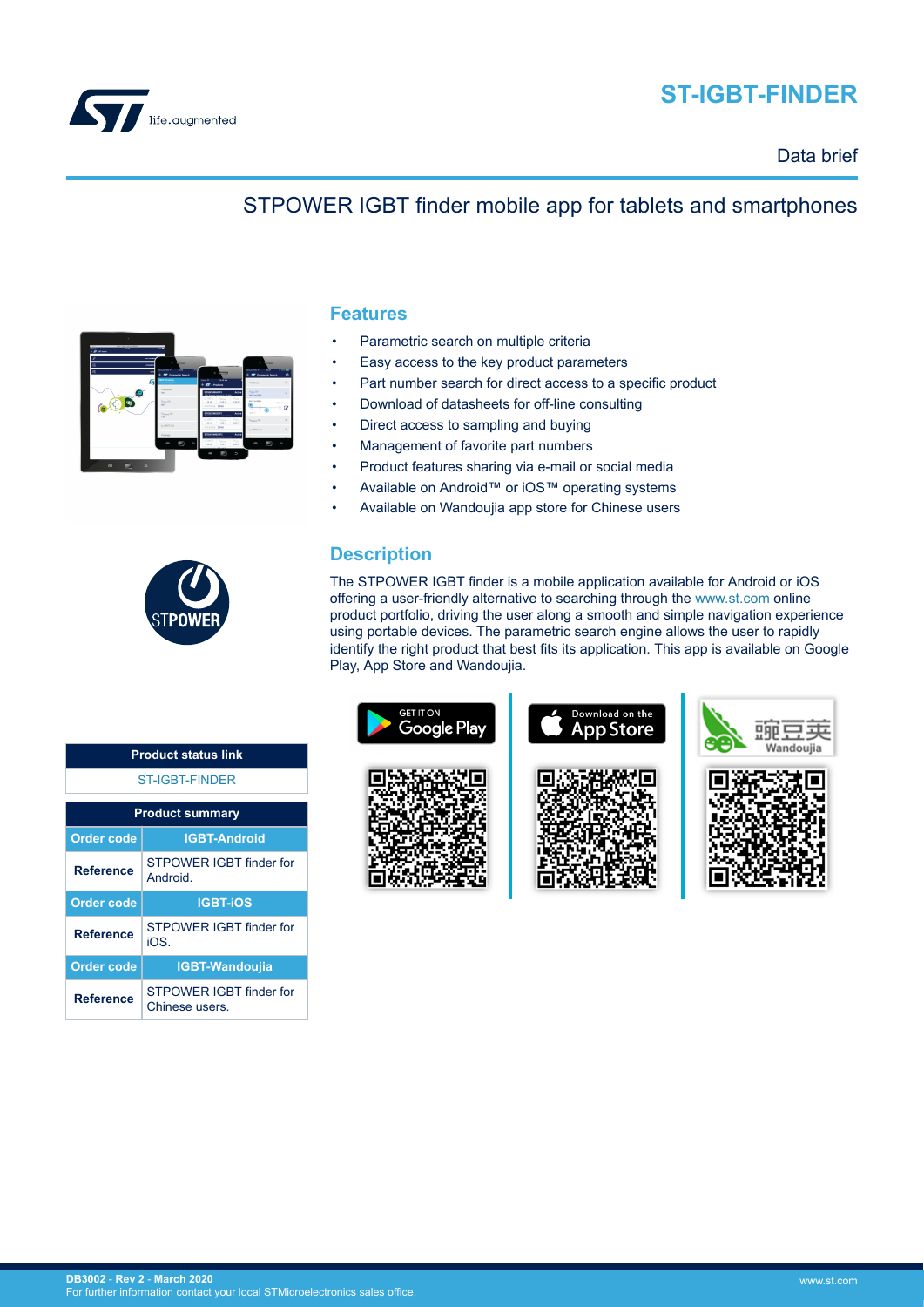## **Revision history**

#### **Table 1. Document revision history**

| <b>Date</b> | Version | <b>Changes</b>                                     |
|-------------|---------|----------------------------------------------------|
| 21-Jan-2016 |         | Initial release.                                   |
| 16-Mar-2020 | 2       | Modified Title, Features and Description.          |
|             |         | Added IGBT-Wandoujia order code for Chinese users. |